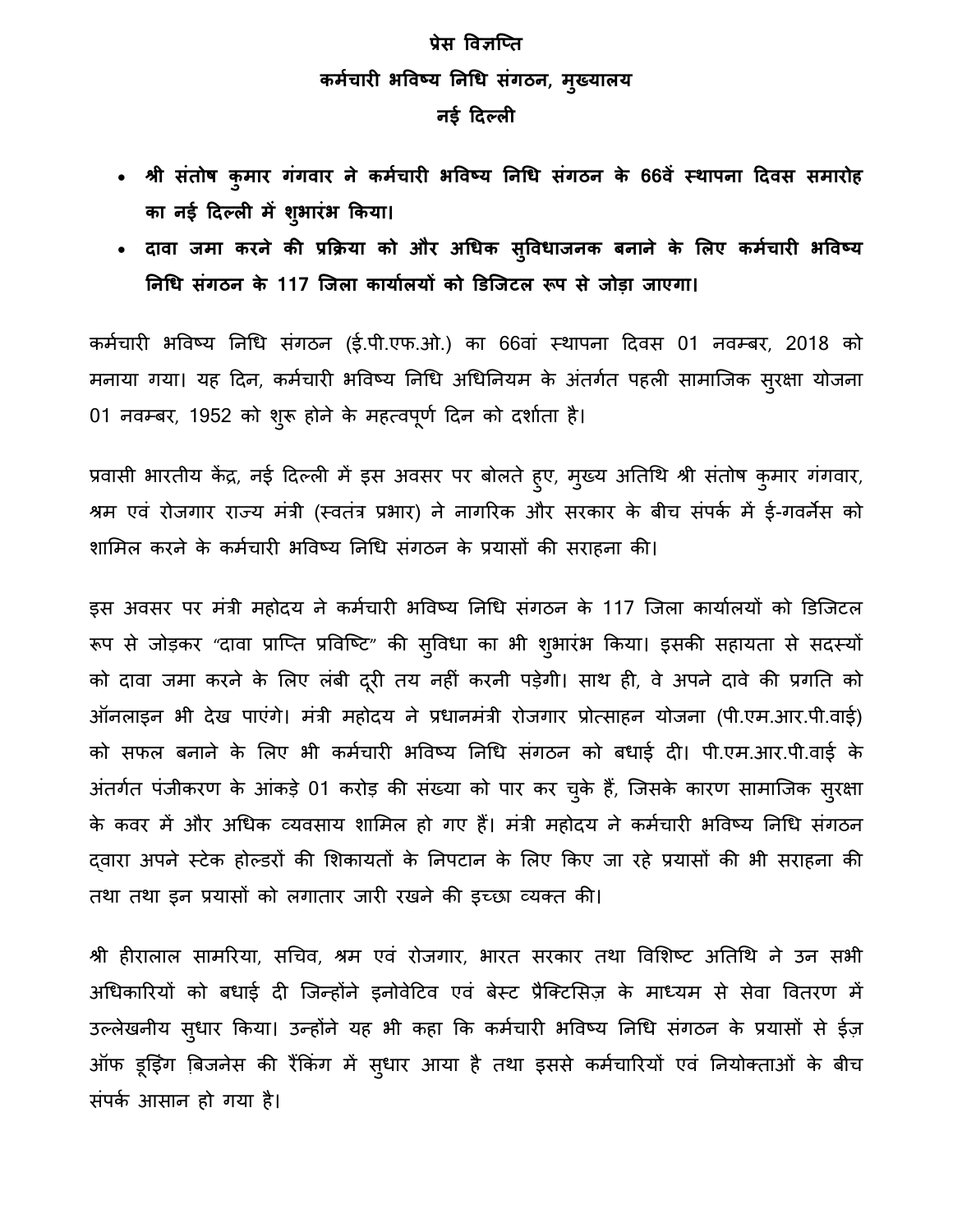श्री स्**नील बड़थ्वाल, केन्द्रीय भविष्य निधि आयुक्**त महोदय ने पिछले एक वर्ष के दौरान कर्मचारी भविष्य निधि संगठन की पहल और उपलब्धियों पर प्रकाश डाला। उन्होंने कहा कि कर्मचारी भविष्य निधि संगठन सामाजिक सुरक्षा की पहुंच और गुणवत्ता के विस्तार की दिशा में कार्य करने के लिए वचनबद्ध है। जिला कार्यालयों को डिजिटल आधार पर जोड़ने और अंतर्राष्ट्रीय कामगारों की ऑनलाइन रिटर्न की सुविधा जिसका शुभारंभ आज किया गया है और भी सुविधाजनक होगी। उन्होंने आगे बताया कि ऑनलाइन दावे की सुविधा का कर्मचारियों ने खुले दिल से स्वागत किया है और एक वर्ष के भीतर ही ऑनलाइन दावा जमा करना जो पहले 5% से भी कम था, अब बढ़कर 50% से भी अधिक हो गया है और जल्द ही यह लगभभग 100% तक हो जाएगा ।

कर्मचारी भविष्य निधि संगठन अपनी 66 वर्ष की यात्रा के माध्यम से सामाजिक सुरक्षा में आज सरकार का मजबूत स्तंभ है। कुछ लाख लाभार्थियों के साथ अपनी यात्रा की शुरूआत कर, यह अब 4.5 करोड़ से अधिक, अंशदान करने वाले कामगारों की लगभग 6 लाख अंशदान करने वाली स्थापनाओं को सेवा प्रदान कर रहा है। 63 लाख पेंशनभोक्ताओं के साथ, विलिस टावर्स वॉटसन रिपोर्ट 2017 के अनुसार यह विश्व की 21वीं सबसे बड़ी पेंशन निधि है।

यूनिवर्सल खाता संख्या के द्वारा स्थापनाओं की ऑनलाइन कवरेज, शिकायतों का ऑनलाइन निपटान और दावो के ऑनलाइन जमा करने की हाल की ई-गवर्नेंस की पहल ने सार्वजनिक सेवा वितरण में एक बड़ा विश्वास उत्पन्न किया है। यह ध्यान देने योग्य है कि कर्मचारी भविष्य निधि संगठन में 50% से अधिक दावे ऑनलाइन माध्यम से किए जाते हैं, जो इसके लागू होने के केवल एक वर्ष के भीतर ही व्यापक स्वीकृति का संकेत है। इसके अतिरिक्त प्रशासनिक प्रभार में कटौती से नियोक्ताओं के लिए अनुपालन की लागत कम हुई है और देश में "व्यापार की सुगमता" में सुधार आया है।

समारोह में 17 श्रेणियों में उत्कृष्ट प्रदर्शन करने वाले कर्मचारी भविष्य निधि संगठन के कार्यालयों को भी पुरस्कार प्रदान किए गए जिसमें उत्कृष्ट कार्य करने वाले आंचलिक कार्यालय, क्षेत्रीय कार्यालय एवं जिला कार्यालय सम्मिलित थे।

इस वर्ष प्**रस्कारों की संख्या 09 से बढ़ाकर 17 की ग**ई है जिसमें 3 पुरस्कार "इनोवेटिव एंड बेस्ट प्रेक्टिसिज़" तथा "बेस्ट परफोर्मेंस इन के.वाई.सी. सीडिंग", पी.एम.आर.पी.वाई. एनरोलमेंट तथा ऑनलाईन दावा निपटान प्रत्येक श्रेणी में एक-एक पुरस्कार सम्मिलित है। इस वर्ष पूर्वोत्तर क्षेत्र में उत्कृष्ट निष्पादन वाले कार्यालय को भी विशेष पुरस्कार प्रदान किया गया। अंतर्राष्ट्रीय पहचान रखने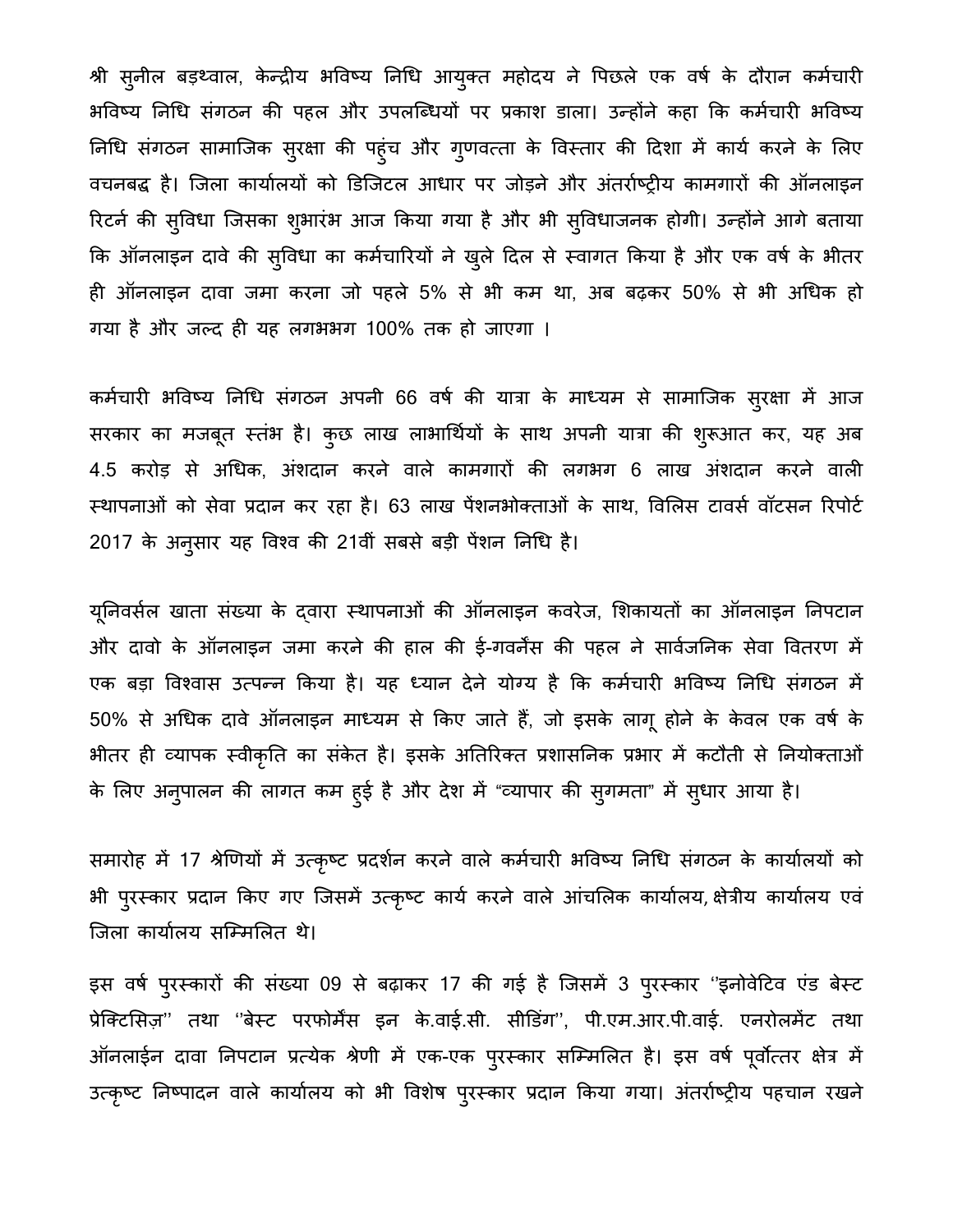वाले उत्कृष्ट प्रतिभा वाले खिलाडि़यों को प्रोत्साहन देने के उद्देश्य से अंतर्राष्ट्रीय खेल में उत्कृष्टता के लिए भी एक कर्मचारी को पुरस्कृत किया गया।

उत्कृष्ट कार्य करने वाले कार्यालय जिन्हें पुरस्कृत किया गया हैं वे हैं- नोएडा, तांबरम, पटना, भरूच, जोनल कार्यालय (चेन्नै एवं पुदुचेरी), जिला कार्यालय तिरूपुर, हल्द्वानी, गुरूग्राम, दुर्गापुर, उडुपी, अगरतला।

उत्कृष्ट निष्पादन करने वाली सूचना तकनीक टीम, पोर्टफोलियो प्रबंधक, ए.डी.एस.-एम.आई.एस. टीम सिकंदाराबाद, यू.टी.आई. ए.एम.सी. लिमिटेड एवं मैसर्स मेहर सीमेंट कर्मचारी भविष्य निधि न्यास नामक छूट प्राप्त न्यासों को भी पुरस्कृत किया गया।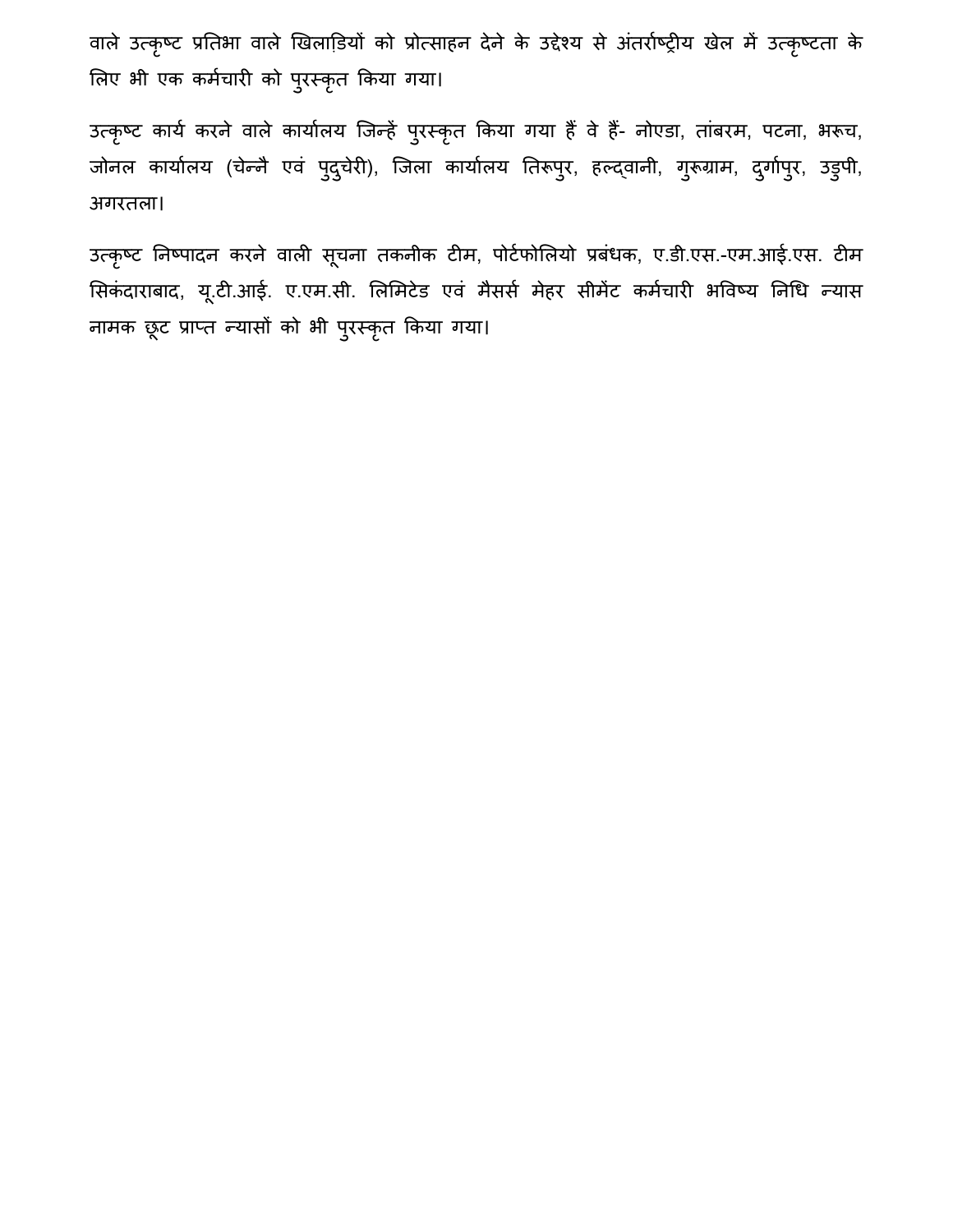## **PRESS RELEASE**

EPFO, Head Office, New Delhi

## **Shri Santosh Kumar Gangwar inaugurated 66th foundation day celebrations of EPFO in New Delhi**

## **117 District Offices of EPFO to be digitally connected to facilitate more convenience of claim submission.**

66th foundation day of Employees' Provident Fund Organisation (EPFO) was celebrated on 1<sup>st</sup> November 2018. The day marked the milestone of roll out of the Employees' Provident Fund Scheme on 1<sup>st</sup> November 1952 - the first social security scheme under the EPF Act.

Speaking on the occasion at Pravasi Bharatiya Kendra, New Delhi, the Chief Guest Shri Santosh Kumar Gangwar, Minister of State (Independent Charge) for Labour & Employment, Government of India appreciated the efforts of EPFO in pushing e-governance culture in citizen-Government interactions.

On the occasion the Minister also inaugurated that facility of "Claim Receipt Entry" at 117 District Offices of EPFO by integrating them digitally. It will help members to cut down upon long distance travels for claim submission. It will further help in checking the progress online. The Minister also congratulated EPFO in making Pradhan Mantri Rojgar Protsahan Yojana (PMRPY) a huge success. The registrations under PMRPY has crossed the 1 crore mark, thereby aiding the businesses in extending the umbrella of social security. The minister also appreciated the efforts of EPFO in handling the grievances of its stake holders and desired that efforts in this regard should continue.

Shri Heeralal Samariya, Secretary, Labour & Employment, Govt. of India and the Guest of Honour congratulated the officers who lead innovative and best practices improving service delivery tremendously. He further added that the efforts of EPFO has lead the country in improving the ranking on ease of doing business as it has simplified its interface both with employees and employers.

 Shri Sunil Barthwal, Central Provident Fund Commissioner highlighted the initiatives and achievements of EPFO during the last one year. He said that EPFO is committed to work towards extending the reach and quality of Social Security. Digital Connectivity of district offices and facility of online returns of International Workers launched today promises further conveniences. He added that facility of online claim is widely welcomed by the employees and within one year the submission of online claim has increased from less than 5% to more than 50% and soon it will reach to almost 100 percent.

EPFO through its journey of 66 years today is a reliable arm of the Government in social security. Beginning its journey with a few lakh beneficiaries, it now services more than 4.5 crore contributing work force, engaged in around 6 lakh contributing establishments. With 63 lakh pensioners, it is the 21st largest pension fund globally as per Willis Towers Watson report 2017.

Recent e governance initiatives of online coverage of establishments, online grievance redressal and online filing of claims backed by Universal Account Number have generated a huge trust in public service delivery. It is noteworthy that more than 50% claims in EPFO are preferred through online mode, indicating wide acceptance in just one year of its roll out. Additionally, the reduction in administrative charges has reduced the cost of compliance to Employers and improved the "ease of doing business" climate in the country.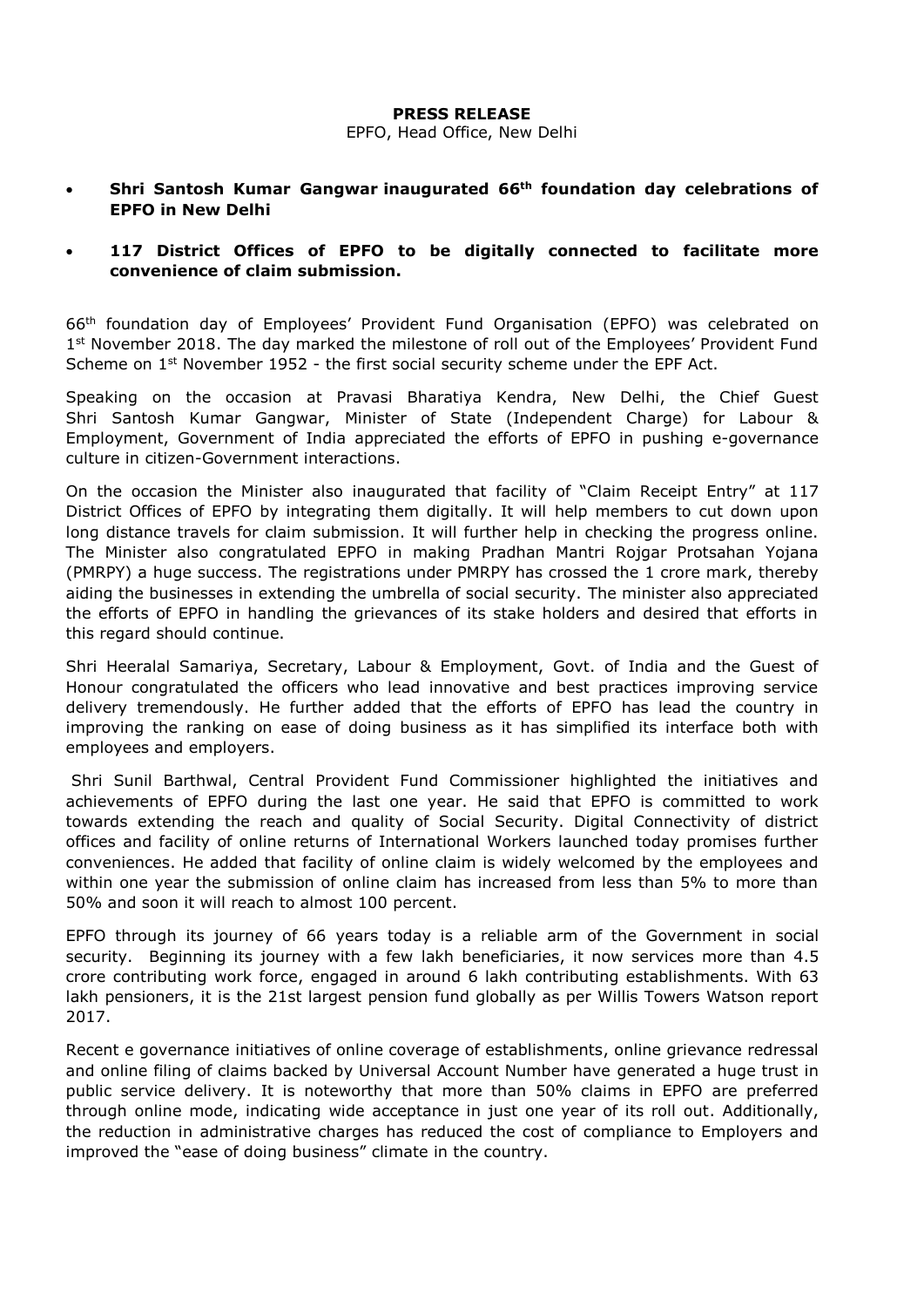The function also marked distribution of awards to best performing EPFO offices in 17 categories which included best performing Zonal Office, Regional Offices and District Offices.

This year, the number of awards has been increased from 9 to 17 by including 3 awards for innovative and best practices and one award each for best performance in KYC seeding, PMRPY enrolment and online claim settlement. A special award was also given to the best performing office in North Eastern Regional this year. To encourage the sports persons of outstanding ability with international recognition, an award to one of the employee for excellence in International Sports was also given.

The best performing offices which were awarded are Noida, Tambaram, Patna, Bharuch, Zonal Office (Chennai & Puducherry), District Office Tirupur, Haldwani, Gurugram, Durgapur, Udupi, Agartala.

The best performing IT team, Portfolio Manager, Exempted trust namely ADC-MIS Team Secunderabad, UTI AMC Ltd and M/s Maihar Cement Employees' Provident Fund Trust respectively were also awarded.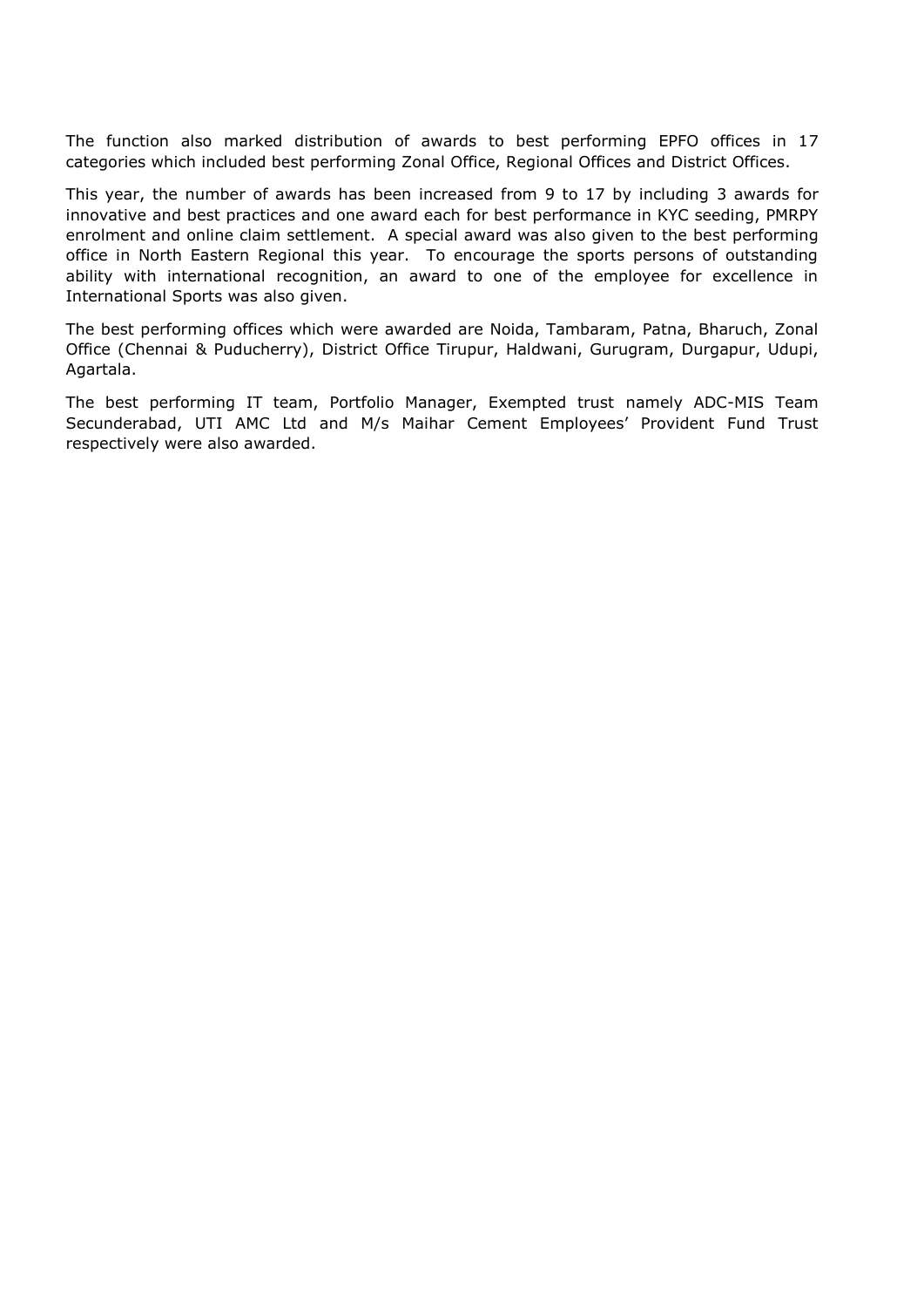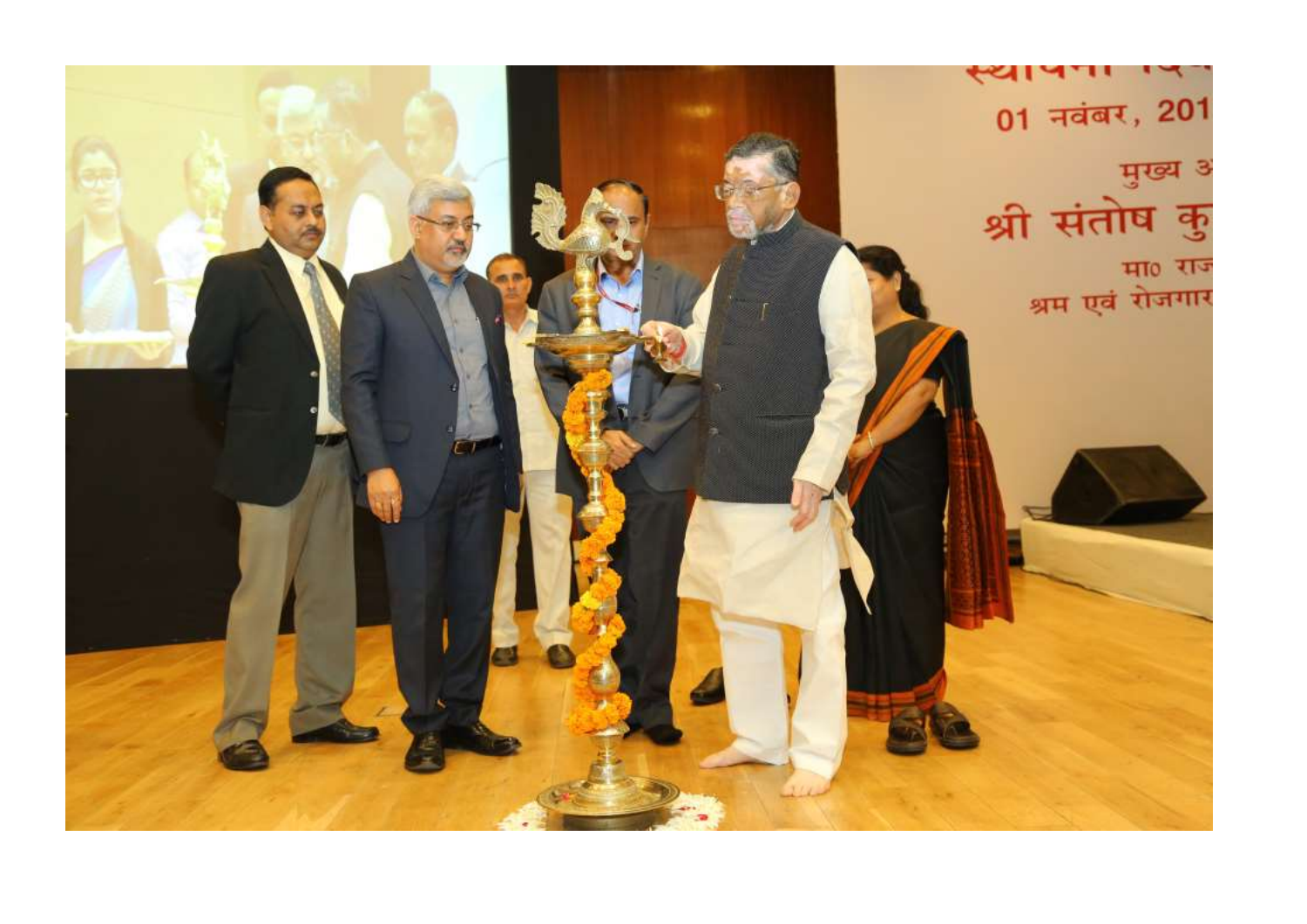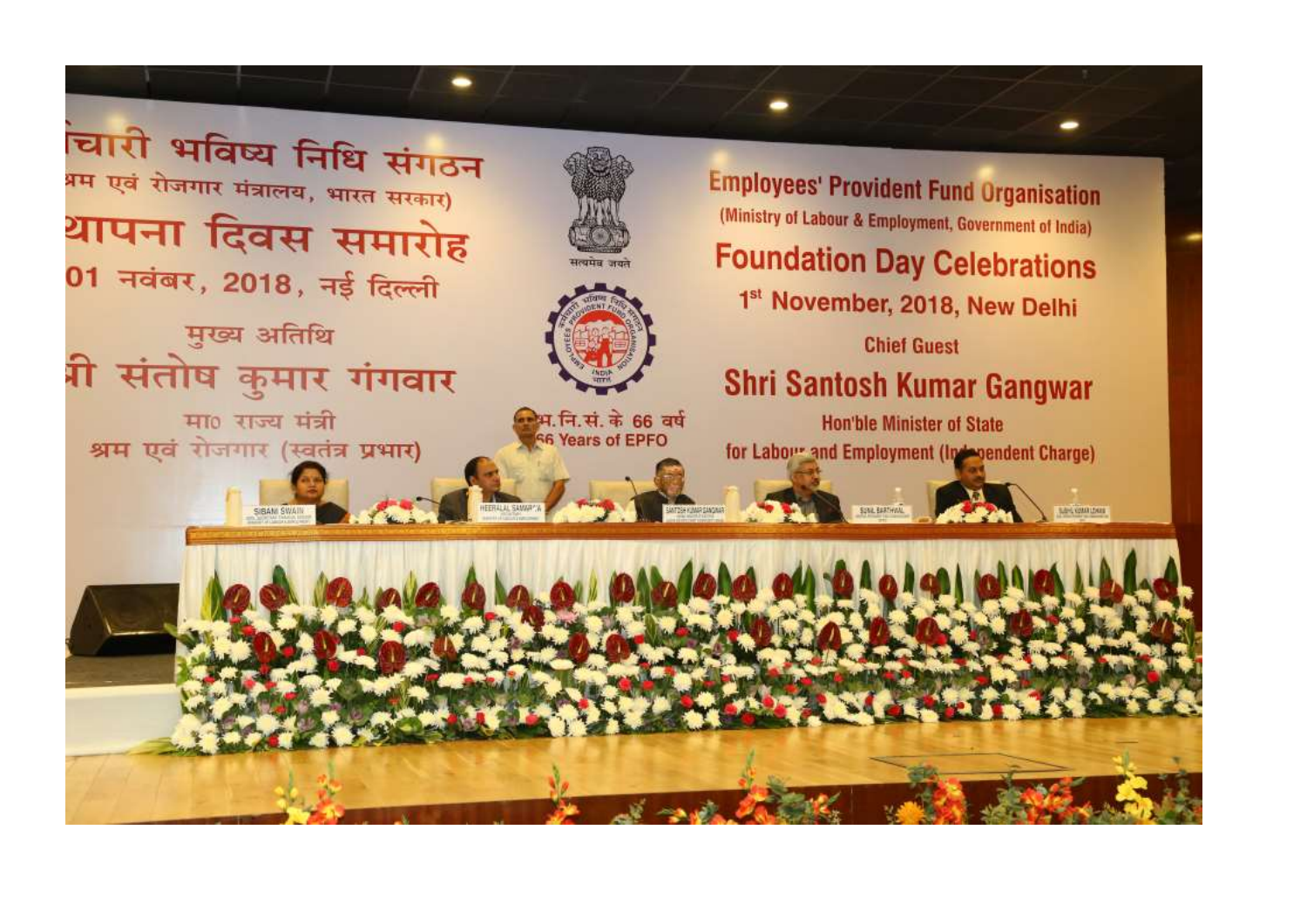